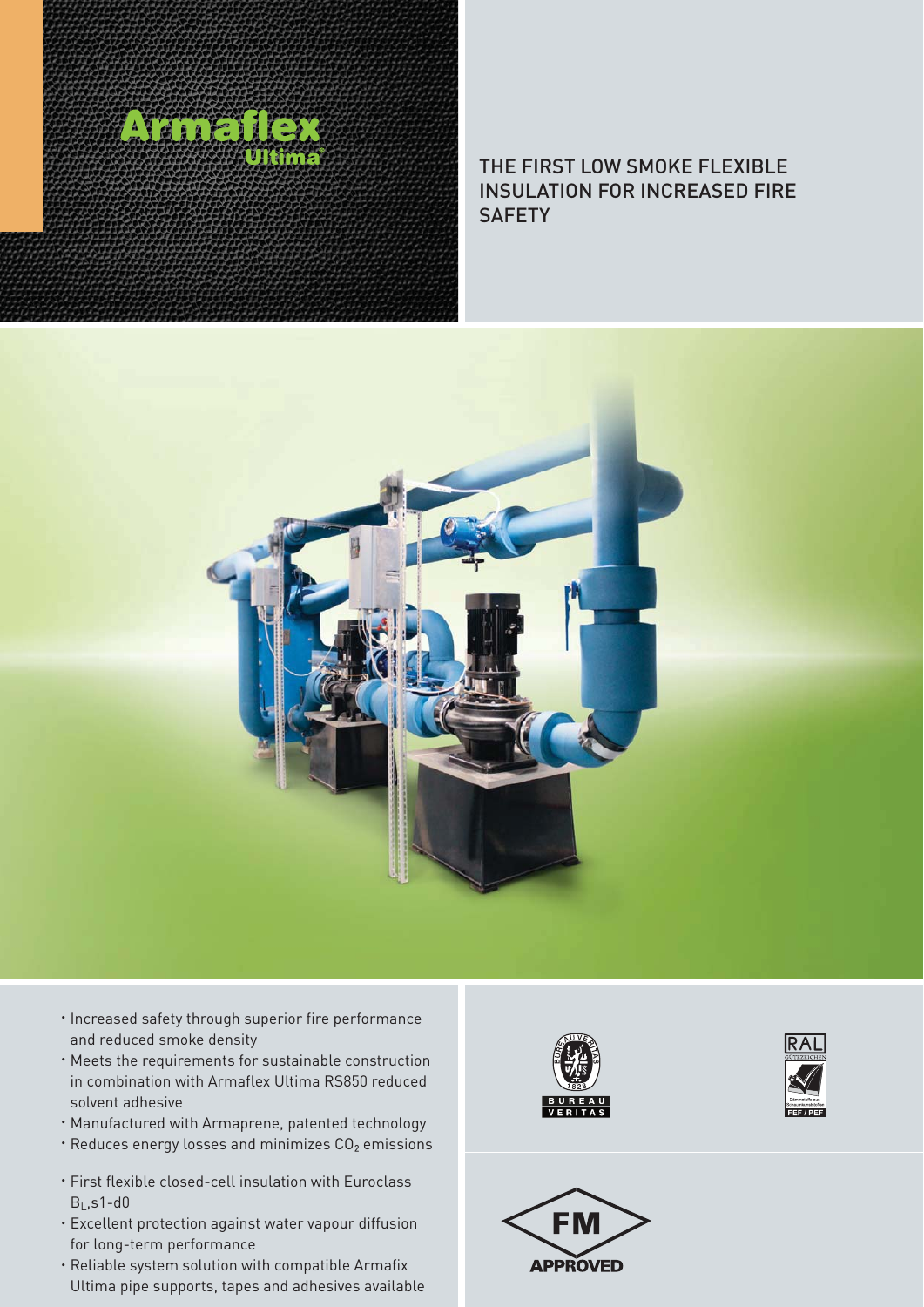# **Armaflex Ultima**

## **A NEW SAFETY STANDARD FOR FLEXIBLE INSULATION MATERIALS**

With the fire classification  $B_1$ -s1, d0, Armaflex Ultima sets a new safety standard in technical insulation. The highly flexible, closed-cell insulation material has extremely low smoke density and thus makes an important contribution to the overall level of fire safety in buildings.

Innovative Armaprene technology, a completely new intrinsically flame-resistant polymer, and the use of special additives means it is no longer necessary to add any brominated flame retardants.



#### **PEOPLE SAFETY**

Every year more than 6,000 people die as a result of fires in Europe with the majority of deaths as a result of smoke inhalation.

Fire safety in buildings includes protecting people and places as well as the environment from the often devastating effects of fire. It covers a range of aspects, such as taking precautions to prevent or reduce the likelihood of fire in buildings, alerting people to the presence of fire and helping those threatened to survive.

### **THE IMPORTANCE OF PASSIVE FIRE PROTECTION**

Passive fire protection provides breaks and barriers to fire and the spread of combustible materials within buildings, between buildings and to the exterior environment. This includes, but is not limited to, walls, doors, floors, windows and installations. In buildings passive features can make an important difference in protecting people and our built environment.

With the completely new foam Armaflex Ultima, Armacell is the first manufacturer of flexible technical insulation materials to succeed in combining extremely high flammability resistance with minimal smoke development.

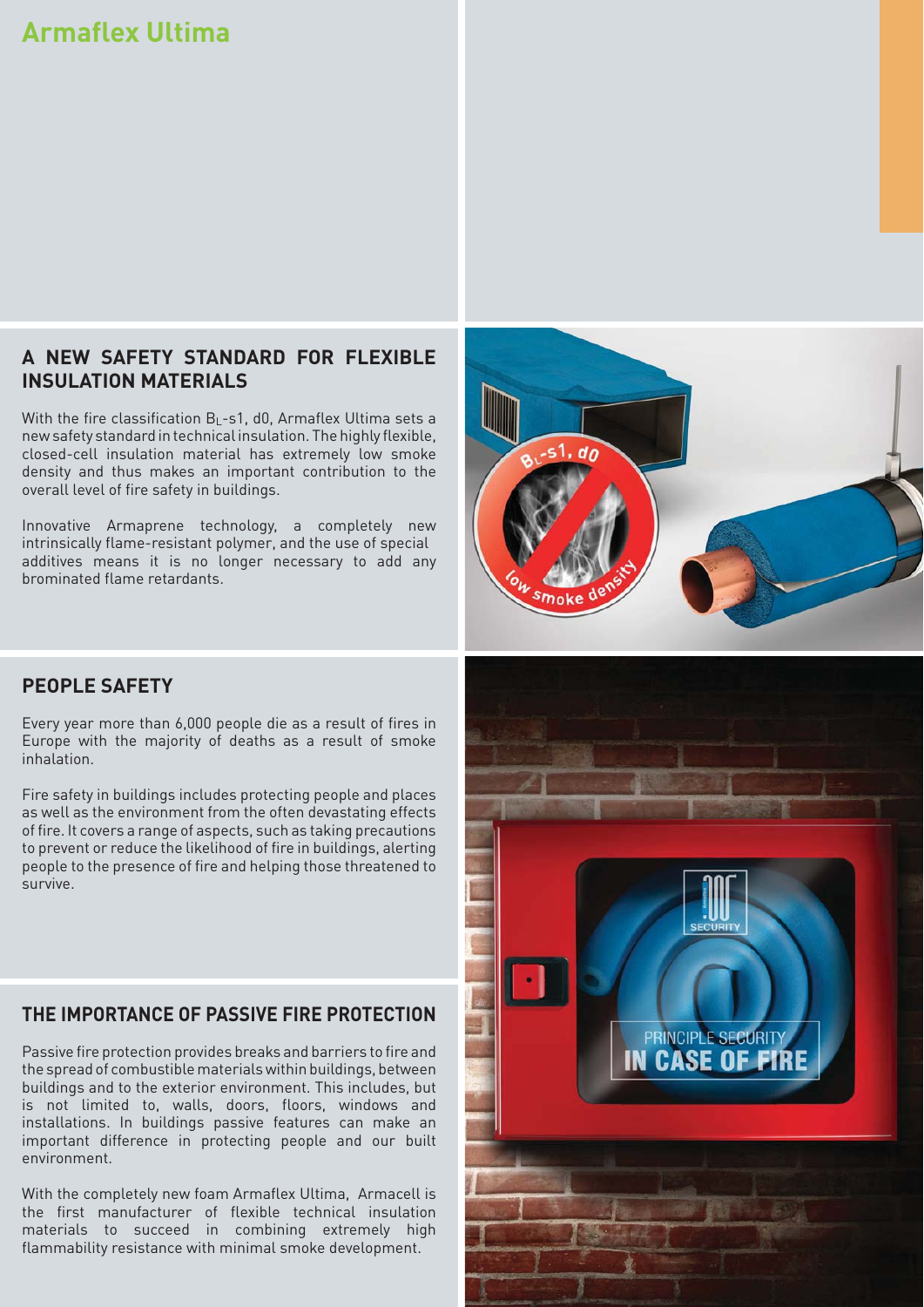

## **A NEW SAFETY STANDARD FOR FLEXIBLE INSULATION MATERIALS**

A product's technical properties determine the initiation and growth rate of fire. Measurement of the technical properties and the understanding of how they relate to real hazards are therefore important for fire safety.

Building products have to be tested and classified according to EN13501-1 and the resulting application areas are defined in the national building codes. The new Euroclass fire classification takes into account not only flammability, but also the smoke density and the production of burning droplets.





## **THE SECURITY OF A WELL DESIGNED SYSTEM**

Armaflex Ultima and other insulation materials based on Armaprene® synthetic rubber are glued using Armaflex Ultima RS850 and Armaflex Ultima 700 adhesives which have been specially developed for these products. The choice of adhesive depends on the requirement of the project.

Armacell also offers its tried and tested pipe support in Armaflix Ultima material to provide maximum reliability.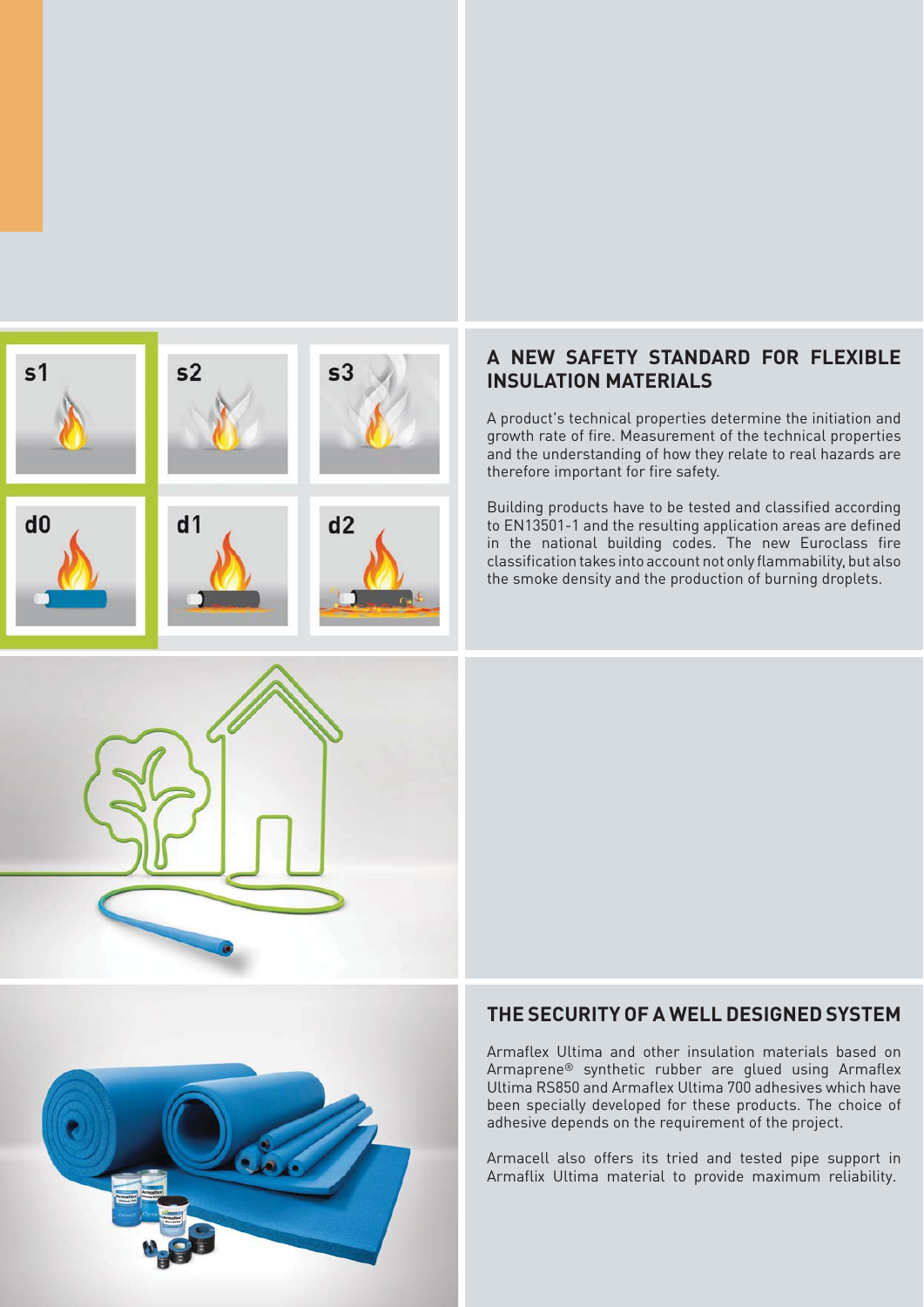#### Technical Data - Armaflex Ultima

| <b>Brief description</b>               | Flexible elastomeric foam on the basis of patented synthetic rubber composition with improved fire retardant properties, low smoke generation and a<br>closed-cell material structure. For use in HVAC, refrigeration and process equipment applications. |                 |                  |                                                                                                                                                                                                                                                                                          |                             |                                                                                   |  |
|----------------------------------------|-----------------------------------------------------------------------------------------------------------------------------------------------------------------------------------------------------------------------------------------------------------|-----------------|------------------|------------------------------------------------------------------------------------------------------------------------------------------------------------------------------------------------------------------------------------------------------------------------------------------|-----------------------------|-----------------------------------------------------------------------------------|--|
| Material type                          | Elastomeric foam based rubber; Manufactured with Armaprene® Patented Technology<br>US Patent no. 8,163,811, EU patent no. 2 261 305.<br>Factory made flexible elastomeric foam (FEF) according to EN 14304.                                               |                 |                  |                                                                                                                                                                                                                                                                                          |                             |                                                                                   |  |
| Colour                                 | blue                                                                                                                                                                                                                                                      |                 |                  |                                                                                                                                                                                                                                                                                          |                             |                                                                                   |  |
| <b>Material Special</b><br>Information | Traces of silicon can be found on the paper/foil used to protect self-adhesive closures.                                                                                                                                                                  |                 |                  | Self-adhesive coating: pressure-sensitive adhesive coating on modified acrylate basis with mesh structure, covered with polyethylene foil.                                                                                                                                               |                             |                                                                                   |  |
| <b>Product Range</b>                   | Available in tubes, self-adhesive tubes, sheets, self-adhesive sheets, tape and pipe supports.<br>Range: 9-25mm thickness, pipe outer diameter 10-89 mm.                                                                                                  |                 |                  |                                                                                                                                                                                                                                                                                          |                             |                                                                                   |  |
| Applications                           | indoors.<br>Self-adhesive tubes should be additionally secured by applying Armaflex Ultima Tape.                                                                                                                                                          |                 |                  | Insulation / protection of pipes, air ducts, vessels (incl. elbows, fittings, flanges etc.) to prevent condensation and save energy.<br>Armaflex Ultima is not suitable for outdoor use and may not be exposed to weather or UV-radiation exposure. Direct UV radiation is to be avoided |                             |                                                                                   |  |
| <b>Special Features</b>                | Low smoke performance                                                                                                                                                                                                                                     |                 |                  |                                                                                                                                                                                                                                                                                          |                             |                                                                                   |  |
| Safety and<br>Environment              |                                                                                                                                                                                                                                                           |                 |                  | Meets the requirements for sustainable construction initiatives when specified in combination with Armaflex Ultima RS850 adhesive.                                                                                                                                                       |                             |                                                                                   |  |
| Remarks                                | EC Certificate of Conformity no. 0543 of Güteschutzgemeinschaft Hartschaum e.V., Celle                                                                                                                                                                    |                 |                  |                                                                                                                                                                                                                                                                                          |                             |                                                                                   |  |
| <b>Property</b>                        | <b>Value/Assessment</b>                                                                                                                                                                                                                                   |                 |                  |                                                                                                                                                                                                                                                                                          | Test <sup>*1</sup>          | <b>Special Remarks</b>                                                            |  |
| <b>Temperature Range</b>               |                                                                                                                                                                                                                                                           |                 |                  |                                                                                                                                                                                                                                                                                          |                             |                                                                                   |  |
| <b>Temperature Range</b>               | Max. service temperature                                                                                                                                                                                                                                  | $+110 °C$       |                  | $(+85 °C)$ if sheet or tape is glued to<br>the object with its whole surface.)                                                                                                                                                                                                           | EU 5315                     | Tested acc. to<br>EN 14706<br>EN 14707 and                                        |  |
|                                        | Min. service temperature <sup>1</sup>                                                                                                                                                                                                                     | $-50 °C$        |                  |                                                                                                                                                                                                                                                                                          |                             | EN 14304                                                                          |  |
| <b>Thermal Conductivity</b>            |                                                                                                                                                                                                                                                           |                 |                  |                                                                                                                                                                                                                                                                                          |                             |                                                                                   |  |
| Thermal<br>Conductivity                | $+/-0$<br>$\vartheta_{\sf m}$                                                                                                                                                                                                                             | $^{\circ}C$     |                  | $\lambda =$                                                                                                                                                                                                                                                                              | D 4965<br>D 4964<br>EU 5315 | Declared acc. to<br><b>EN ISO 13787</b><br>Tested acc. to                         |  |
|                                        | $\leq 0.040$<br>λ                                                                                                                                                                                                                                         | $W/(m \cdot K)$ |                  | $[40 + 0.1 \cdot \vartheta_{m} + 0.0009 \cdot \vartheta_{m}^{2}]/1000$                                                                                                                                                                                                                   |                             | EN 12667<br><b>EN ISO 8497</b>                                                    |  |
| Water vapour diffusion resistance      |                                                                                                                                                                                                                                                           |                 |                  |                                                                                                                                                                                                                                                                                          |                             |                                                                                   |  |
| Water vapour<br>diffusion resistance   | μ                                                                                                                                                                                                                                                         | ≥               |                  | 7,000                                                                                                                                                                                                                                                                                    | D 5185<br>EU 5315           | Tested acc. to<br>EN 12086<br>EN 13469                                            |  |
| Fire performance                       |                                                                                                                                                                                                                                                           |                 |                  |                                                                                                                                                                                                                                                                                          |                             |                                                                                   |  |
| Reaction to fire <sup>2</sup>          | Tubes, Tubes self-adhesive                                                                                                                                                                                                                                |                 | $B_1 - S_1$ , d0 |                                                                                                                                                                                                                                                                                          | D 5187<br>D 5186<br>D 5188  | Classified acc. to<br>EN 13501-1<br>Tested acc. to                                |  |
|                                        | Sheets, sheets self-adhesive                                                                                                                                                                                                                              |                 | $B-s2,d0$        |                                                                                                                                                                                                                                                                                          | EU 5315                     | EN 13823 and<br>EN ISO 11925-2                                                    |  |
|                                        | Tape                                                                                                                                                                                                                                                      |                 | $B-s1,d0$        |                                                                                                                                                                                                                                                                                          |                             |                                                                                   |  |
| Other fire class                       | Ship Building                                                                                                                                                                                                                                             |                 |                  | Bureau Veritas, Det Norske Veritas, Lloyds Register                                                                                                                                                                                                                                      | D 5243<br>D 5244<br>D 5245  | Classified acc. to<br><b>MED 96/98/EC</b><br><b>MODULE D</b><br>Tested acc.to IMO |  |
|                                        | Rail                                                                                                                                                                                                                                                      |                 |                  | Approved for use on London Underground                                                                                                                                                                                                                                                   | GB 5565                     | Resolution<br><b>BS 6853</b>                                                      |  |
| <b>Practical fire</b><br>behaviour     | Self-extinguishing, does not drip, does not spread flames; low smoke density                                                                                                                                                                              |                 |                  |                                                                                                                                                                                                                                                                                          |                             |                                                                                   |  |
| Other technical features               |                                                                                                                                                                                                                                                           |                 |                  |                                                                                                                                                                                                                                                                                          |                             |                                                                                   |  |
| Dimensions and<br>tolerances           | EU 5315<br>Tested acc. to<br>In accordance with EN 14304, table 1<br>EN 822, EN 823,                                                                                                                                                                      |                 |                  |                                                                                                                                                                                                                                                                                          |                             | EN 13467                                                                          |  |
| UV resistance                          | Armaflex Ultima is not suitable for outdoor use and may not be exposed to the weather or UV-radiation<br>exposure. Metal cladding required.<br>Direct UV radiation also to be avoided indoors.                                                            |                 |                  |                                                                                                                                                                                                                                                                                          |                             |                                                                                   |  |
| Storage & Shelf life                   | self-adhesive tubes, self-adhesive sheets, self-adhesive tape: 1 year<br>Can be stored in dry,<br>clean rooms at<br>normal relative<br>humidity (50% to<br>70%) and ambient<br>temperature (0 $^{\circ}$ C -<br>$35^{\circ}$ C).                          |                 |                  |                                                                                                                                                                                                                                                                                          |                             |                                                                                   |  |
| Antimicrobial<br>behaviour             | No fungal growth observed                                                                                                                                                                                                                                 |                 |                  |                                                                                                                                                                                                                                                                                          | D 5184                      | Tested acc. to<br><b>ASTM G21</b>                                                 |  |
|                                        | 1. For temperatures below -50 °C please contact our Technical Department to request the corresponding technical information.<br>2. The building materials classification is valid on metal or solid, mineral surfaces.                                    |                 |                  |                                                                                                                                                                                                                                                                                          |                             |                                                                                   |  |

\*1 Further documents such as test certificates and approvals can be requested using the registration number given.

All statements and technical information are based on results obtained under typical conditions. It is the responsibility of the recipient to verify with us that the information is appropriate for the specific use intended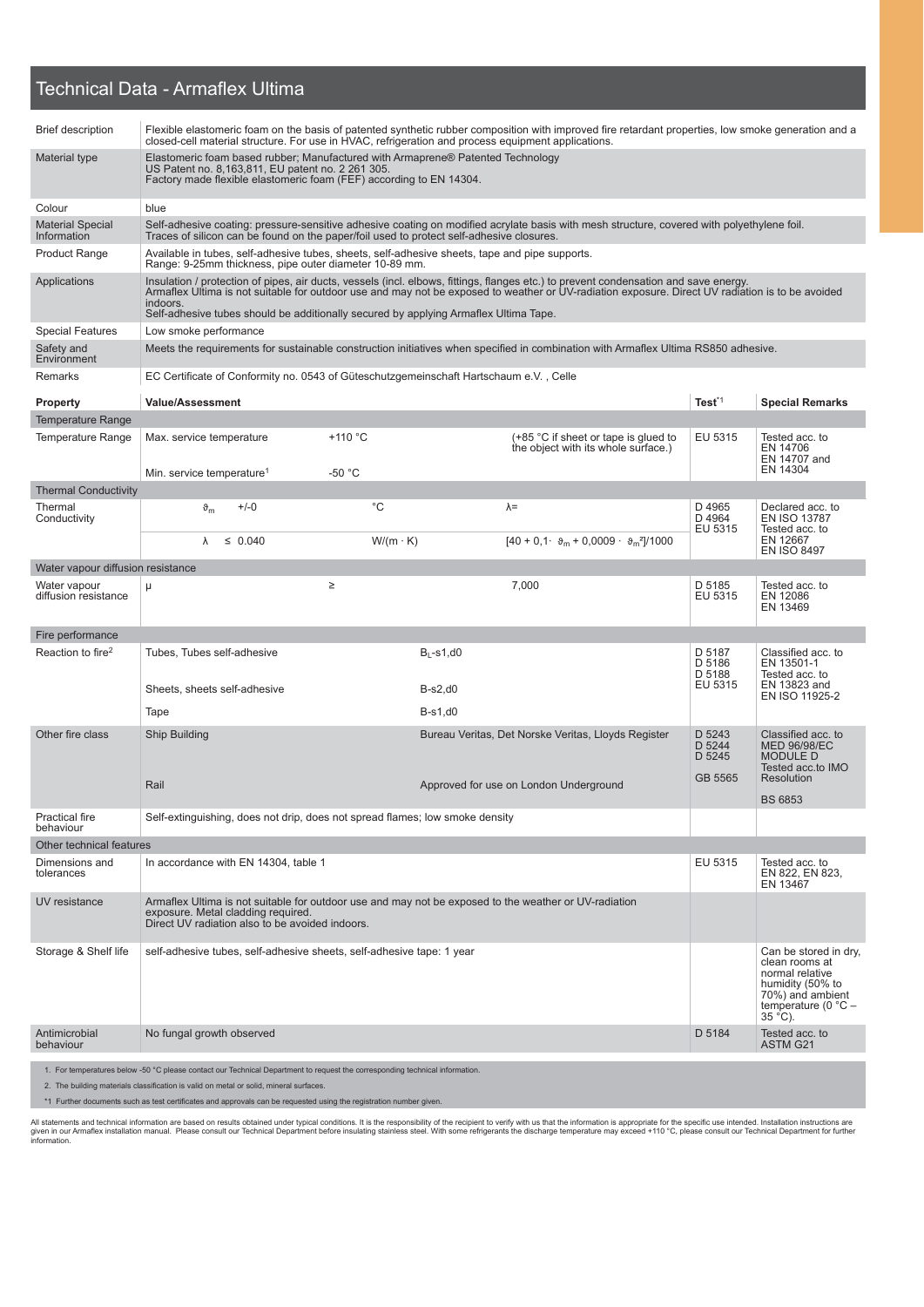### **Armaflex Ultima tubes**

Length 2.0 m, Colour Blue Pipe max. Outside-Ø<br>[mm]

Pipe

| 12                     | UL-09X012 · | 192                             | UL-13X012 .    | 130                             |  |
|------------------------|-------------|---------------------------------|----------------|---------------------------------|--|
| 15                     | UL-09X015 · | 180                             | UL-13X015 ·    | 112                             |  |
| 18                     | UL-09X018 · | 150                             | UL-13X018 ·    | 98                              |  |
| 22                     | UL-09X022 · | 124                             | UL-13X022 ·    | 88                              |  |
| 28                     | UL-09X028 · | 96                              | UL-13X028 ·    | 64                              |  |
| 35                     | UL-09X035 · | 70                              | UL-13X035 ·    | 56                              |  |
| 42                     | UL-09X042 · | 56                              | UL-13X042 .    | 48                              |  |
| 48                     | UL-09X048 · | 52                              | UL-13X048 ·    | 40                              |  |
| 54                     | UL-09X054 · | 42                              | UL-13X054 ·    | 36                              |  |
| 60                     | UL-09X060 · | 40                              | UL-13X060 .    | 28                              |  |
| 64                     | UL-09X064 . | 28                              | UL-13X064 ·    | 26                              |  |
| 76                     | UL-09X076 · | 32                              | UL-13X076 ·    | 24                              |  |
| 89                     | UL-09X089 · | 24                              | UL-13X089 .    | 18                              |  |
| max. Outside-Ø<br>[mm] |             | 19,0 mm<br>insulation thickness |                | 25,0 mm<br>insulation thickness |  |
|                        | Code        | m/carton                        | Code           | m/carton                        |  |
| 10                     | UL-19X010 · | 92                              | $\overline{a}$ | $\overline{a}$                  |  |
| 12                     | UL-19X012 · | 84                              | ÷              |                                 |  |
| 15                     | UL-19X015 · | 64                              | $\overline{a}$ | ٠                               |  |
| 18                     | UL-19X018 · | 58                              | UL-25X018 ·    | 46                              |  |
| 22                     | UL-19X022 · | 56                              | UL-25X022 ·    | 36                              |  |
| 28                     | UL-19X028 · | 40                              | UL-25X028 ·    | 36                              |  |

 **8/;**Ɣ **8/;**Ɣ **8/;**Ɣ **8/;**Ɣ 48 **UL-19X048 • 24 Blue 24 Blue 25X048 •** 20 **8/;**Ɣ **8/;**Ɣ **8/;**Ɣ **8/;**Ɣ **8/;**Ɣ **8/;**Ɣ **8/;**Ɣ **8/;**Ɣ **89 UL-19X089 • 16 16 UL-25X089 •** 12

 **8/;**Ɣ **8/<sub>10</sub> 8/<sub>11</sub> <b>8/2010 8 8/11 8/11 8/11 8/11 8/11 8/11 8/11 8/11 8/11 8/11 8/11 8/11 8/11 8/11 8/11 8/11 8/11 8/11 8/11 8/11 8/11 8/11 8/11 8/11 8/11 8/11 8/11 8/** 

. Not a stock item. Delivery on request.

**Length tolerance for tubes:**  $\pm 1.5\%$ 

**7KLFNDBS** Folerance Sample 1,5 mm

# **Armaflex Ultima self-adhesive tubes (Self Seal)**

19 mm, 25 mm:  $\pm 2.5$  mm

| Length 2.0 m, Colour Blue   |                                  |          |                                 |               |          |  |
|-----------------------------|----------------------------------|----------|---------------------------------|---------------|----------|--|
| Pipe max. Outside-Ø<br>[mm] | $9.0$ mm<br>insulation thickness |          | 13,0 mm<br>insulation thickness |               |          |  |
|                             | Code                             | m/carton |                                 | Code          | m/carton |  |
| 15                          | UL-09X015-A .                    | 180      |                                 | UL-13X015-A . | 112      |  |
| 18                          | UL-09X018-A .                    | 150      |                                 | UL-13X018-A . | 98       |  |
| 22                          | UL-09X022-A .                    | 124      |                                 | UL-13X022-A . | 88       |  |
| 28                          | UL-09X028-A .                    | 96       |                                 | UL-13X028-A · | 64       |  |
| 35                          | UL-09X035-A .                    | 70       |                                 | UL-13X035-A . | 56       |  |
| 42                          | UL-09X042-A •                    | 56       |                                 | UL-13X042-A . | 48       |  |
| 48                          | UL-09X048-A •                    | 52       |                                 | UL-13X048-A . | 40       |  |
| 54                          | UL-09X054-A •                    | 42       |                                 | UL-13X054-A · | 36       |  |
| 60                          | UL-09X060-A •                    | 40       |                                 | UL-13X060-A . | 28       |  |
| 76                          | UL-09X076-A •                    | 32       |                                 | UL-13X076-A . | 24       |  |
| 89                          | UL-09X089-A .                    | 24       |                                 | UL-13X089-A . | 18       |  |

Code | m/carton | Code | m/carton

**9,0 mm** insulation thickness



 $13,0$  mm insulation thickness

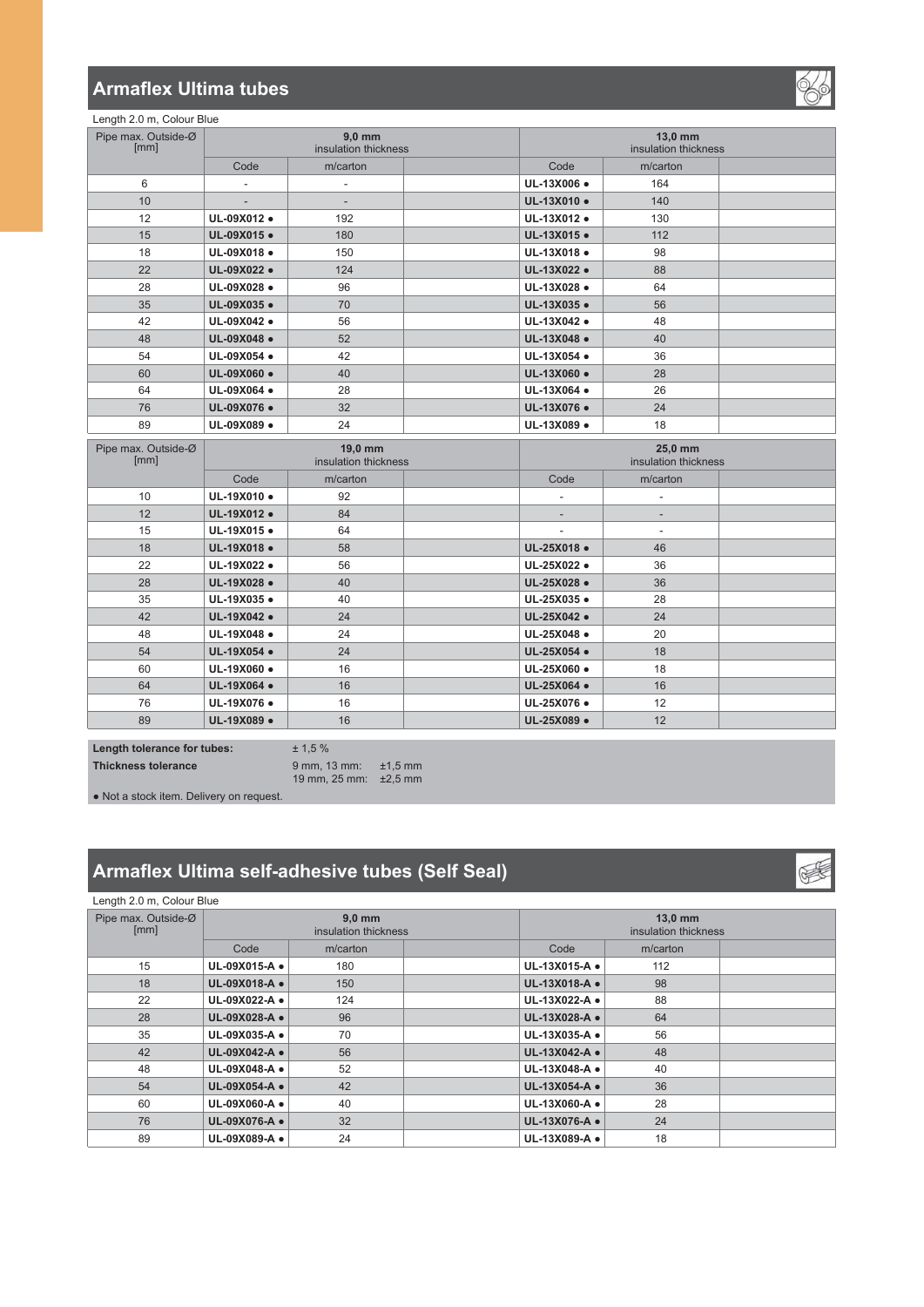## Armaflex Ultima self-adhesive tubes (Self Seal)

| Length 2.0 m, Colour Blue |  |  |
|---------------------------|--|--|
|                           |  |  |

| Pipe max. Outside-Ø<br>[mm] | 19.0 mm<br>insulation thickness |          | 25.0 mm<br>insulation thickness |               |          |  |
|-----------------------------|---------------------------------|----------|---------------------------------|---------------|----------|--|
|                             | Code                            | m/carton |                                 | Code          | m/carton |  |
| 15                          | UL-19X015-A .                   | 64       |                                 | ٠             |          |  |
| 18                          | UL-19X018-A .                   | 58       |                                 | UL-25X018-A · | 46       |  |
| 22                          | UL-19X022-A .                   | 56       |                                 | UL-25X022-A . | 36       |  |
| 28                          | UL-19X028-A .                   | 40       |                                 | UL-25X028-A · | 36       |  |
| 35                          | UL-19X035-A .                   | 40       |                                 | UL-25X035-A . | 28       |  |
| 42                          | UL-19X042-A .                   | 24       |                                 | UL-25X042-A · | 24       |  |
| 48                          | UL-19X048-A .                   | 24       |                                 | UL-25X048-A . | 20       |  |
| 54                          | UL-19X054-A ·                   | 24       |                                 | UL-25X054-A · | 18       |  |
| 60                          | UL-19X060-A .                   | 16       |                                 | UL-25X060-A . | 18       |  |
| 76                          | UL-19X076-A .                   | 16       |                                 | UL-25X076-A . | 12       |  |
| 89                          | UL-19X089-A ·                   | 16       |                                 | UL-25X089-A . | 12       |  |

Length tolerance for tubes: **Thickness tolerance** 

 $± 1,5%$  $9$  mm, 13 mm:  $\pm 1,5$  mm 19 mm, 25 mm:  $\pm 2.5$  mm

# Armaflex Ultima continuous sheets (rolls)

| Width 1.0 m, Colour Blue |                |                 |               |  |  |  |
|--------------------------|----------------|-----------------|---------------|--|--|--|
| Code                     | Thickness [mm] | Roll length [m] | $m^2$ /carton |  |  |  |
| UL-06-99/E •             | 6.0            | 15              | 15            |  |  |  |
| UL-09-99/E .             | 9.0            | 10              | 10            |  |  |  |
| UL-13-99/E .             | 13.0           |                 |               |  |  |  |
| UL-19-99/E .             | 19.0           |                 |               |  |  |  |
| UL-25-99/E ●             | 25.0           |                 |               |  |  |  |

# Length tolerance for sheets Thickness tolerance for sheets

| $± 5 \% - 1.5%$   |           |
|-------------------|-----------|
| $6$ mm:           | $±1.0$ mm |
| $9$ mm - $19$ mm: | $±1,5$ mm |
| $25$ mm $\cdot$   | $+20$ mm  |

• Not a stock item. Delivery on request.

# Armaflex Ultima continuous sheets self-adhesive (rolls)

| Width 1.0 m, Colour Blue |                |                 |               |  |  |  |
|--------------------------|----------------|-----------------|---------------|--|--|--|
| Code                     | Thickness [mm] | Roll length [m] | $m^2$ /carton |  |  |  |
| UL-06-99/EA .            | 6.0            | 15              | 15            |  |  |  |
| UL-09-99/EA .            | 9.0            | 10              | 10            |  |  |  |
| UL-13-99/EA .            | 13.0           |                 |               |  |  |  |
| UL-19-99/EA .            | 19.0           |                 |               |  |  |  |
| UL-25-99/EA .            | 25.0           |                 |               |  |  |  |

| Length tolerance for sheets    | $± 5 \% - 1.5%$                                              |                        |
|--------------------------------|--------------------------------------------------------------|------------------------|
| Thickness tolerance for sheets | $6 \text{ mm}$ :<br>$9$ mm - 19 mm: $\pm 1.5$ mm<br>$25$ mm: | $±1.0$ mm<br>$±2.0$ mm |

• Not a stock item. Delivery on request.

## Armaflex Ultima self-adhesive tapes

| Colour Blue |            |            |                |              |  |
|-------------|------------|------------|----------------|--------------|--|
| Code        | Width [mm] | Length [m] | Thickness [mm] | Rolls/carton |  |
| UL-TAPE .   | 50.0       |            |                | . .          |  |
|             |            |            |                |              |  |

. Not a stock item. Delivery on request.



O

(è